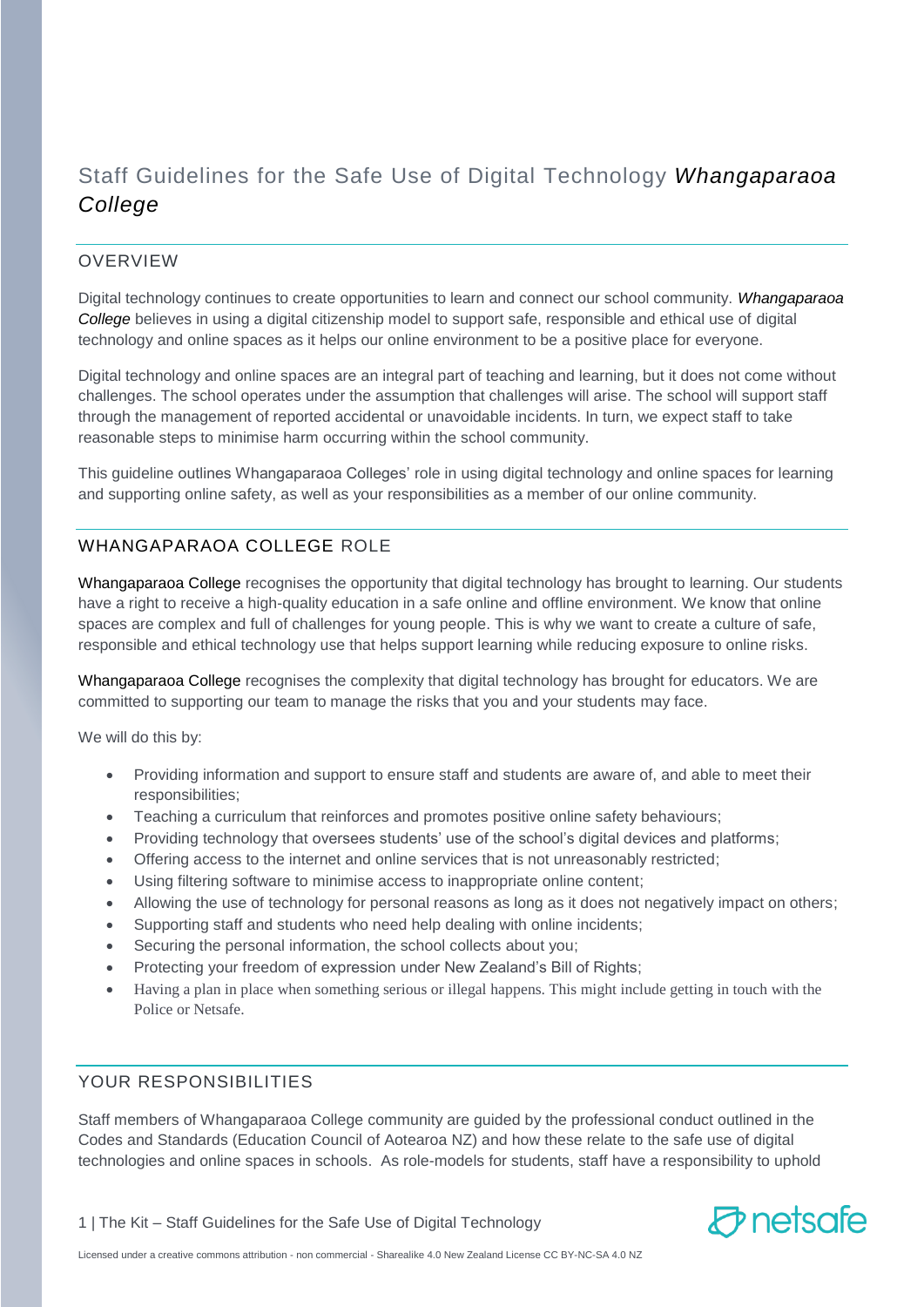school's values and ensure our online environment is a positive place to learn, connect and enjoy. This means modelling safe, responsible and ethical use of digital technology and online spaces.

The school directly oversees and is responsible for the use of devices, systems and principles in place designed to support learning. These are as below:

- **Password security:** Use strong passwords and keep them private. Do not share your login details or use others' login details. Passwords are to be confidential to each user. Passwords should not be written down.
- **Log in and out:** This is an essential security measure for keeping sites and content safe.
- **New software:** Always ask first and seek permission from the school IT manager before downloading software to the school network or devices that connect to the network to ensure they do not interfere with the school's equipment/network or the online security of another person.
- **Personal device security:** Staff are responsible for the security settings of their own devices. Staff should endeavour to ensure any device used within the school has appropriate security software, that all software is up to date – and that the devices are free from any harmful content which could be accidentally exposed during use.
- **Offensive content:** Do not bring into the school or add to school systems content that is considered inappropriate for our students.
- **Recognise copyright and intellectual property:** Follow copyright and intellectual property requirements by attributing references, images, text, audio and video appropriately.
- **Access:** The only people who can use school computer equipment are staff, current learners of the school and other people whom the Principal or Board of Trustees agree can use the equipment
- **Network:** No computers apart from approved staff laptops are to be plugged directly into our network. If staff members need to access the network from a non-approved device this is to be done remotely using remote access
- **Laptops:** Every fulltime teacher will be provided with a laptop for school use, this includes using it outside of school hours for planning, no teacher laptop is allowed to be used by learners.

Staff at times also use technology that is not directly governed by the school. It is important to recognise that technology blurs the lines between what is strictly inside of school, and that from outside of school and therefore within the jurisdiction of employment agreements. For staff safety and the avoidance of doubt, the following requirements apply to activity that may impact a staff members' ability to perform their role or on the safety of other members of the community.

- **Know the law:** New Zealand has a number of pieces of legislation that govern online spaces. You should be familiar with your responsibilities under these acts to ensure you are operating within the law and are able to guide students to do so.
- **Protect your reputation:** Social media can expose our private lives to our professional communities. Be wary of how and where you post personal content that could undermine your reputation as a teaching professional.
- **Share with care:** Freedom of expression protects our right to share our views, but it does not protect people from the harm expressing those views can create. Be wary of creating or forwarding content that could be considered harmful, inappropriate or hurtful to any member of the school community.
- **Protect privacy**: Don't disclose sensitive personal information about another person in any digital communication and consider what information you share about yourself online. Messages that you send privately can be made public by other parties.
- **Keep it offline:** Don't participate in our community's disputes online. From time to time disputes will arise between parents and/or students within the school community and can be carried out online. The school has processes in place for complaints and disputes should be handled through these channels where possible. No items that could be considered damaging to the reputation of the school, its staff, its

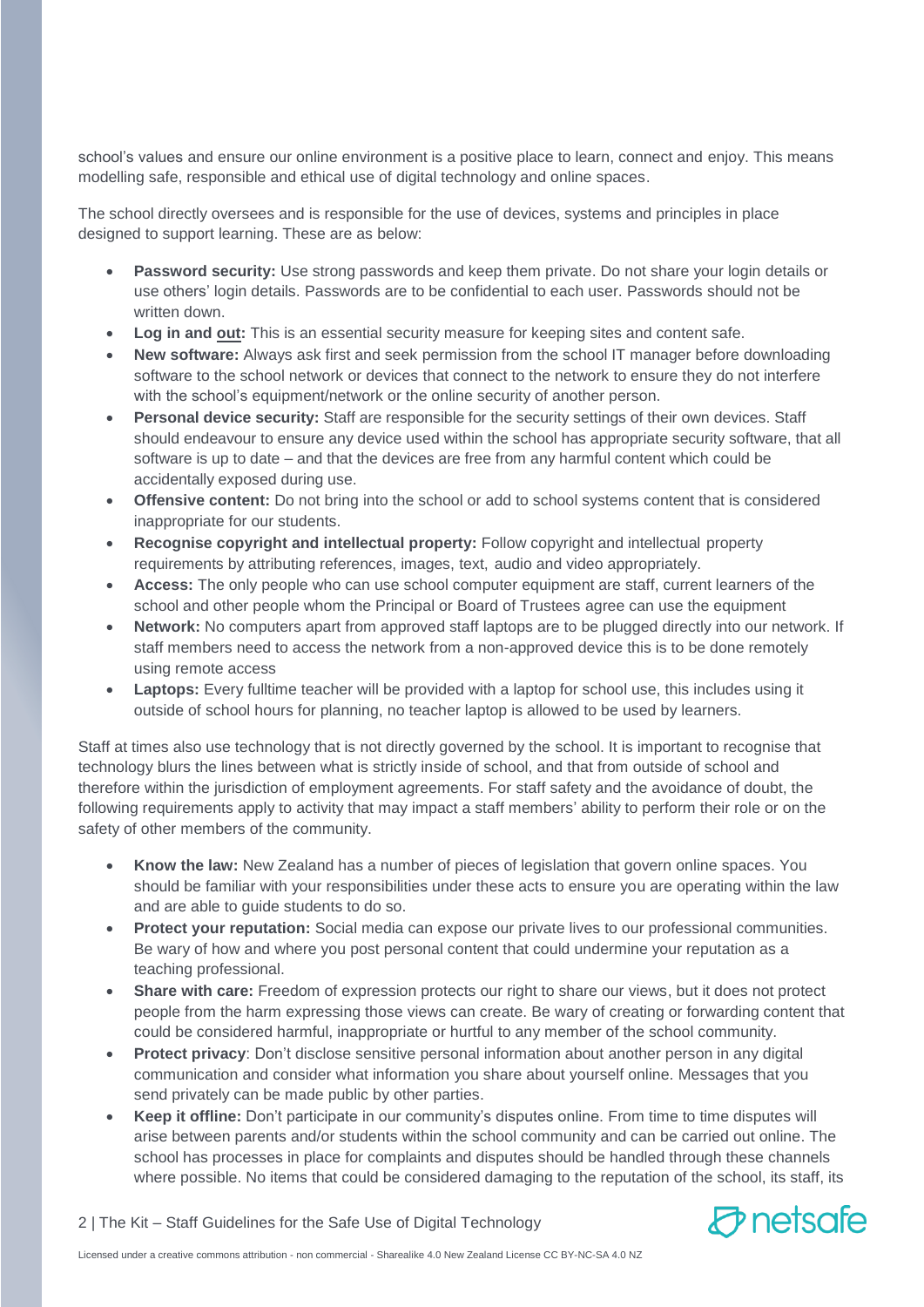learners, the Ministry of Education or any other person or organization should be published on any school website, website linked to the school website, or on any website created using a school ICT resource.

 **Get consent for content:** Only record and share video, photo or audio content if the people in it know it has been taken and have provided their consent.

### ONLINE INCIDENTS

Despite the advantages technology offers and people's best intentions, sometimes there will be challenges and harm will occur within an online community. Staff are expected to action incidents regardless of whether they were accidental or purposeful in nature. Even incidents that occur outside of the school or outside of school hours are required to be actioned if they are negatively impacting on student learning.

Whangaparaoa College is committed to supporting staff to manage online safety incidents.

#### **Receiving reports**

Incidents of online bullying or harm are not tolerated at our school and students are encouraged to report them to any staff member. Staff are expected to receive these reports and to take appropriate steps in response.

#### **Responsibility to report**

If you become aware of any online incident or suspected incident with a potential to cause harm to a member of this school community, you must act upon it. Incidents impacting students within your care should be recorded and actioned appropriately. Risk to other members of the school community of the school should be escalated appropriately.

#### **Supporting students**

Staff are expected to prioritise student safety and to escalate reports appropriately. Students should be encouraged and, if necessary, helped to preserve evidence of what is happening so an investigation can occur. They should be discouraged from putting themselves at further risk by engaging with the person(s).

#### **Abuse of staff**

Online abuse and harassment of staff is not tolerated by the school. Any staff member that is subjected to online abuse and/or harassment should be encouraged to seek support from school management. The school will mediate disputes or report them to external authorities as appropriate.

#### **Incidents involving you**

When you become aware of any online incident or breach of these guidelines that has the potential to cause harm to a member of this school community (including you), you are responsible for reporting it to school management. For matters that are complex, or sensitive – we recommend seeking advice and support from Netsafe.

#### **Support from Netsafe**

Netsafe is New Zealand's independent online safety organisation and it provides services in support of educators and schools under contract to the Ministry of Education. They provide free confidential advice seven days a week. They can be contacted on 0508 NETSAFE (0508 638 723) or online at netsafe.org.nz/report